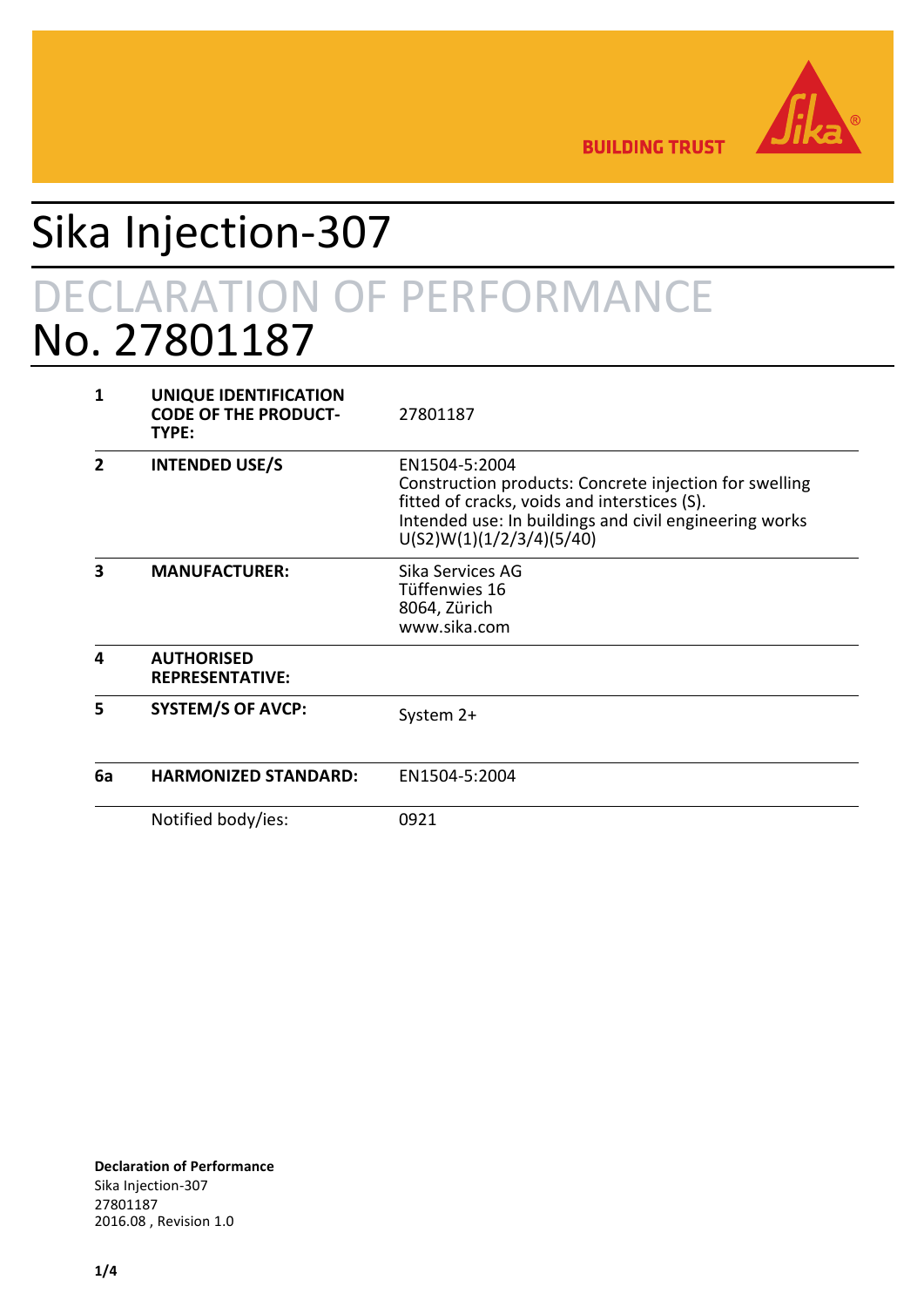### **7 DECLARED PERFORMANCE/S**

| Performance             | <b>AVCP</b> | <b>Harmonized Technical</b><br><b>Specification</b> |
|-------------------------|-------------|-----------------------------------------------------|
| $7 \times 10^5$ Pa      |             |                                                     |
| $\leq 60$ mPa $\cdot$ s |             |                                                     |
| pass                    |             |                                                     |
| approx 36%              | $\sim$      |                                                     |
| approx 27%              |             | EN1504-5:2004                                       |
| approx 36%              |             |                                                     |
| approx 27%              |             |                                                     |
| $\leq 20\%$             |             |                                                     |
| <b>NPD</b>              |             |                                                     |
|                         |             | System                                              |

#### **8 APPROPRIATE TECHNICAL DOCUMENTATION AND/OR - SPECIFIC TECHNICAL DOCUMENTATION**

The performance of the product identified above is in conformity with the set of declared performance/s. This declaration of performance is issued, in accordance with Regulation (EU) No 305/2011, under the sole responsibility of the manufacturer identified above.

Signed for and on behalf of the manufacturer by:

| Name: Stamatis Antonakos                     | Name: Spyros Hatzifotis                      |
|----------------------------------------------|----------------------------------------------|
| Function: TMM Roofing & Waterproofing        | <b>Function: Managing Director</b>           |
| At Athens on 10 <sup>th</sup> September 2018 | At Athens on 10 <sup>th</sup> September 2018 |
| I you vale                                   |                                              |

End of information as required by Regulation (EU) No 305/2011



**BUILDING TRUST** 

**Declaration of Performance** Sika Injection-307 27801187 2016.08 , Revision 1.0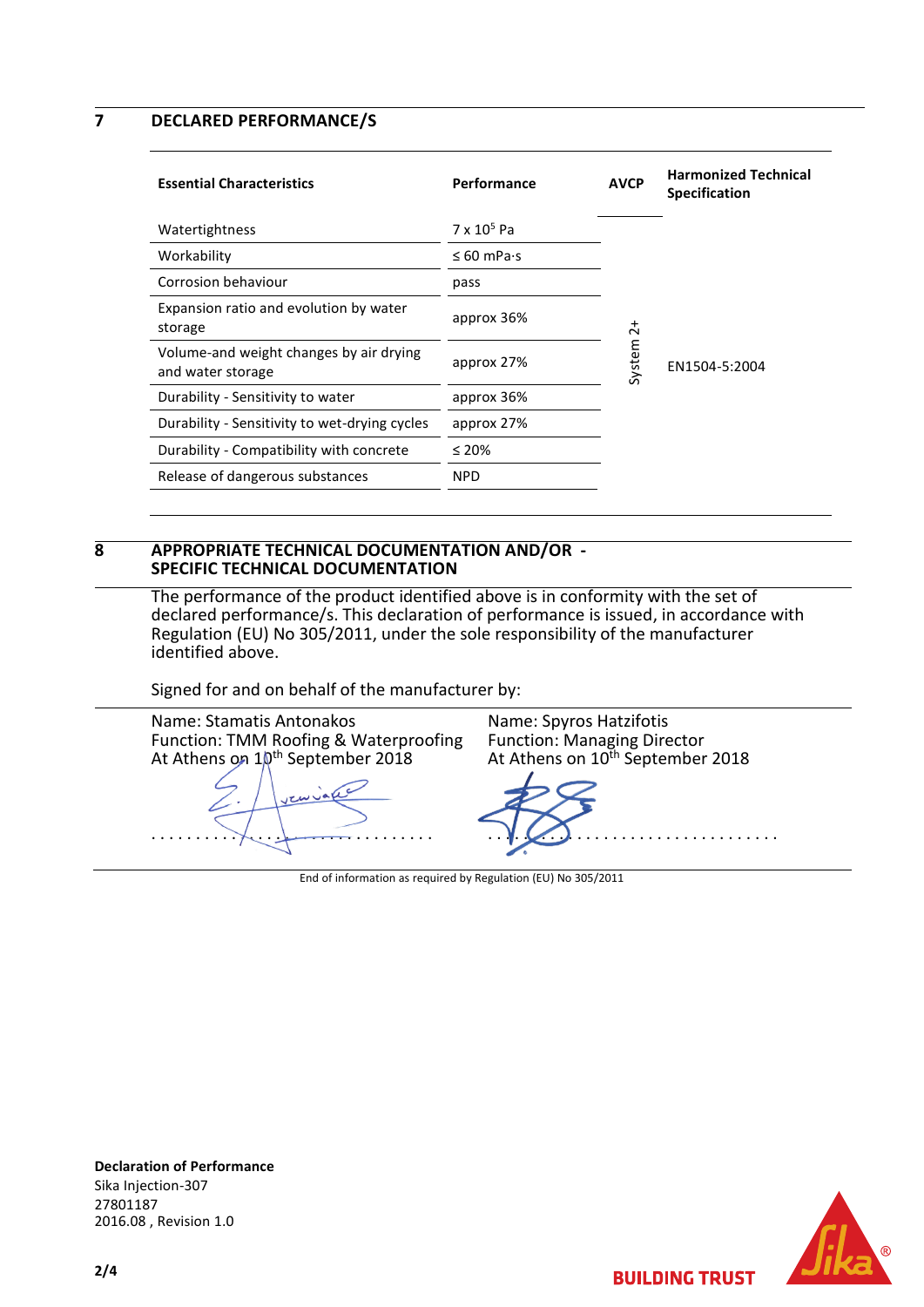| 16                                                                                                                                                                                        |                         |  |  |  |  |
|-------------------------------------------------------------------------------------------------------------------------------------------------------------------------------------------|-------------------------|--|--|--|--|
|                                                                                                                                                                                           |                         |  |  |  |  |
| Sika Services AG, Tüffenwies 16, 8064 Zürich, Switzerland                                                                                                                                 |                         |  |  |  |  |
| DoP No. 27801187                                                                                                                                                                          |                         |  |  |  |  |
| EN1504-5:2004                                                                                                                                                                             |                         |  |  |  |  |
| Notified Body 0921                                                                                                                                                                        |                         |  |  |  |  |
| Construction products: Concrete injection for swelling fitted of cracks, voids and interstices (S).<br>Intended use: In buildings and civil engineering works<br>U(S2)W(1)(1/2/3/4)(5/40) |                         |  |  |  |  |
|                                                                                                                                                                                           |                         |  |  |  |  |
| Watertightness                                                                                                                                                                            | $7 \times 10^5$ Pa      |  |  |  |  |
| Workability                                                                                                                                                                               | $\leq 60$ mPa $\cdot$ s |  |  |  |  |
| Corrosion behaviour                                                                                                                                                                       | pass                    |  |  |  |  |
| Expansion ratio and evolution by water storage                                                                                                                                            | approx 36%              |  |  |  |  |
| Volume-and weight changes by air drying and water<br>storage                                                                                                                              | approx 27%              |  |  |  |  |
| Durability - Sensitivity to water                                                                                                                                                         | approx 36%              |  |  |  |  |
| Durability - Sensitivity to wet-drying cycles                                                                                                                                             | approx 27%              |  |  |  |  |
| Durability - Compatibility with concrete                                                                                                                                                  | $≤ 20%$                 |  |  |  |  |
| http://dop.sika.com                                                                                                                                                                       |                         |  |  |  |  |

## **ECOLOGY, HEALTH AND SAFETY INFORMATION (REACH)**

For information and advice on the safe handling, storage and disposal of chemical products, users shall refer to the most recent Safety Data Sheet (SDS) containing physical, ecological, toxicological and other safety related data.

## **LEGAL NOTE**

The information, and, in particular, the recommendations relating to the application and end-use of Sika products, are given in good faith based on Sika's current knowledge and experience of the products when properly stored, handled and applied under normal conditions in accordance with Sikas recommendations. In practice, the differences in materials, substrates and actual site conditions are such that no warranty in respect of merchantability or of fitness for a particular purpose, nor any liability arising out of any legal relationship whatsoever, can be inferred either from this information, or from any written recommendations, or from any other advice offered. The user of the product must test the products suitability for the intended application and purpose. Sika reserves the right to change the properties of its products. The proprietary rights of third parties must be observed. All orders are accepted subject to our current terms of sale and delivery. Users must always refer to the most recent issue of the local Product Data Sheet for the product concerned, copies of which will be supplied on request.

**Declaration of Performance** Sika Injection-307 27801187 2016.08 , Revision 1.0